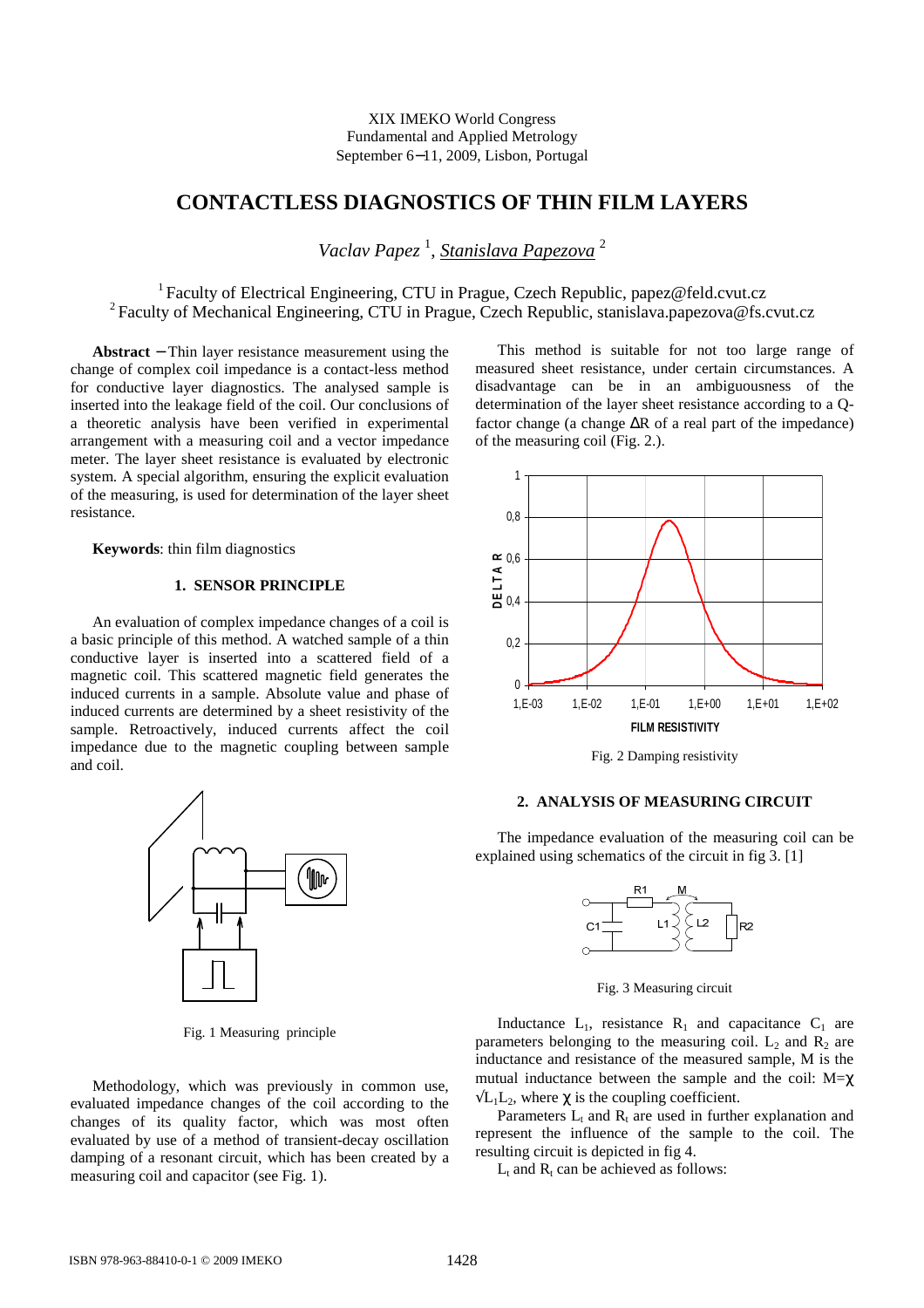$$
R_t = R_2 \frac{\omega^2 M^2}{R_2^2 + \omega^2 L_2^2}
$$
 (1)

$$
L_t = -M \frac{R_2^2 + \omega^2 (L_2^2 + L_2 M)}{R_2^2 + \omega^2 L_2^2}
$$
 (2)



Fig. 4 Equivalent parameters of the measuring circuit

The non-unique determination of the layer resistance  $R_2$ is clearly visible from equation 1. By finding out the measuring circuit quality factor change, the  $R_t$  value can be determined.  $R_2$  needs to be calculated by solving the quadratic equation (3). The solution (4) exists only for  $R_1 \leq \omega M^2 / 2L_2$  and is unique, when  $R_1 = \omega_d M^2 / 2L_2$  (double root (3)). The solution at  $\omega_d$  is much easier and unique.

$$
R_2^2 - R_2 \frac{\omega^2 M^2}{R_t} + \omega^2 L_2^2 = 0
$$
 (3)

$$
R_2 = \frac{\omega^2 M^2}{2R_t} \pm \sqrt{\left(\frac{\omega^2 M^2}{2R_t}\right)^2 - \omega^2 L_2^2}
$$
 (4)

The resistance of the sample is proportional to this frequency and the inductance of the sample is the proportionality constant.

The solution is unique at the maximum of the following function:  $R_1 = f(R_2)$ . Different  $R_2$  values correspond to different frequencies. If we measure at frequency  $\omega_d$ , where the function  $R_1 = f(R_2)$  has its maximum, the  $R_2$  value is unique and proportional to measuring frequency  $\omega_d$  (5).

$$
R_2 = \omega_d L_2 \tag{5}
$$

$$
\frac{R_t}{\omega} = R_2 \frac{\omega M^2}{R_2^2 + \omega^2 L_2^2}
$$
 (6)

The frequency  $\omega_d$  can be found as a frequency, where  $R_t/\omega$  (6) has its maximum. By derivation of equation (6) the condition  $\omega_e = R_2/L_2$  arises. Should the extreme be found the other way, then the corresponding equation  $R_2 = \omega_e L_2$  allows direct determination of the  $R_2$ .

When we fill  $\omega_e = R_2/L_2$  into equation (6), then we get the maximum of the R<sub>t</sub>/ $\omega$  function and as R<sub>t</sub>/ $\omega = M^2/2L_2$ , we gain the equation that corresponds the condition of multiple root (3).

The maximum of the  $R_t/\omega$  function is kept constant even for different  $R_2$  values (see fig. 5) and therefore the

evaluation does not need to be carried out within a frequency range.

The gained value of  $\omega_e$  (and consequently  $R_2$ ) does not depend on mutual inductance M. Theoretically, the obtained  $R<sub>2</sub>$  does not depend on the exact position of the sample in the surrounding of measuring coil. However, the misalignment can cause faulty evaluation of  $\omega_e$  due to inaccurate  $R_t/\omega$  measurement, when  $R_t$  is small.



Fig. 5 The  $R_t/\omega$  curve

### **3. PRACTICAL PROCEDURE FOR THIN FILM RESISTANCE MEASUREMENT**

Our conclusions of a theoretic analysis have been verified in experimental arrangement with a measuring coil and a vector impedance meter. The used measuring coil has 5 windings at the diameter 30 mm, the winding is placed in one layer, whereas the wire diameter is 1 mm. The coil inductance is 1,1 µH, Q-factor approximately 300 in the range 2-80 MHz, self-resonance is 110 MHz. As samples of thin metal layers the PET foils were used with the Al overlay, with the sheet resistivity from 0,15 to 2,85  $\Omega$ /sq and with minimum dimensions of 150x150 mm. During the measurements, a winding axis of the coil was placed vertically to the sample plane, approximately above its centre. The space between the edge of the coil and the sample was set to range from 5 to 60 mm (1/6 up to 2 D).

The  $R_t(f)^*(f_0/f)$  curves are shown in fig. 6 to 9.

The frequency corresponding to the maximum can be recalculated to the resistance of the thin film (by the use of constant of  $43,2.10^{-9}$   $\Omega$ s).

 The most important quality of described measuring method is further noticeable from presented courses.

Frequency, on which a function peak  $R_t(f)^*(f_0/f)$  lies, depends only on sheet resistance of measuring film and it does not depend on a coupling of the sample with a measuring coil. Therefore the evaluation according to frequency eliminates major absence of original methodology resistance layers measurement according to quality factor of a coil in resonant circuit [1] that is based only on undesirable dependence of this method on the level of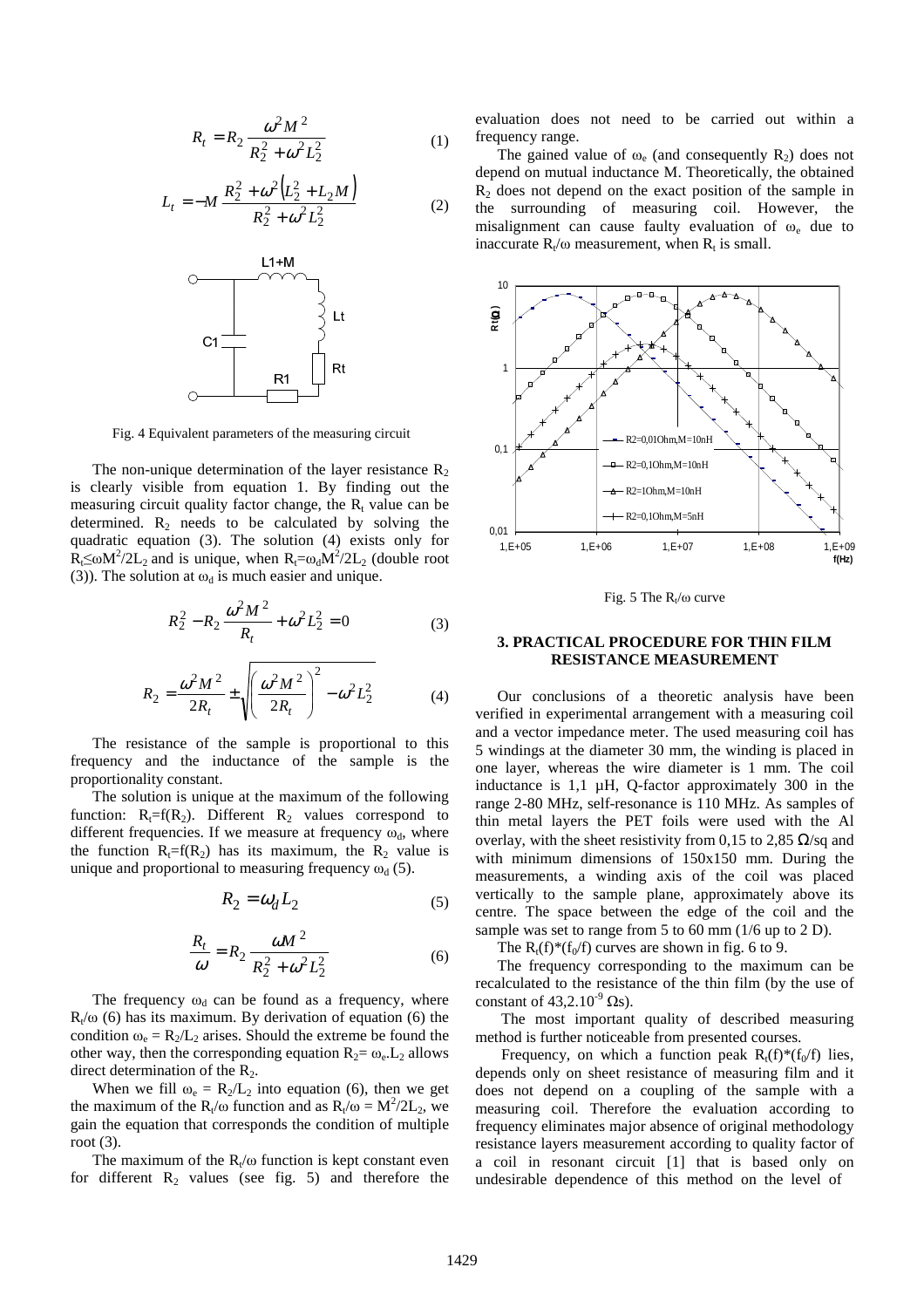

Fig. 6 The layer sheet resistance 0,15  $\Omega$ /sq Vertical samples set up in graph legend corresponds to the vertical position of curves in graph.





Fig. 8 The layer sheet resistance 1,43  $\Omega$ /sq



Fig. 7 The layer sheet resistance 0.57  $\Omega$ /sq Fig. 9 The layer sheet resistance 2.85  $\Omega$ /sq

 magnetic bindings of measured conductive layer and measuring coil.

The peak value of the function  $R_t(f)^*(f_0/f)$  does not depend on a sheet resistance of measuring film in broad measuring range of valuables and frequencies. It depends only on mutual inductance of measuring coil and a sample of measuring film in case of constant inductance of measuring coil. That is, it depends on the sample dimension and its position against the coil for one measuring coil.

A special digital to analog equipment was used for an automatic evaluation of the frequency dependence of the impedance of the measuring coil and the evaluation of the sheet resistivity of the thin layer. [2]

### **4. EQUIPMENT FOR THIN FILM RESISTANCE MEASURING**

Block diagram of the equipment for the resistance measuring of conductive layers is displayed in figure. 10. Loss resistance of the measuring coil is evaluated in comparative measuring circuit, which consists of measuring coil, (a sample is inserted in its magnetic field,) referential coil, excitation transformer and measuring transformer. The

measuring circuit is supplied by a harmonic current source with variable level and frequency.

The current is constant from the point of view of the loading, created by the measuring coil and referential coil, and it is indirectly proportional of frequency from the point of view of the frequency of exciting signal. An exciting signal with a variable frequency is generated by a wobbler generator, whose frequency is controlled by generator driving signal in selected bounds, e.g. sawtooth generator.

The current is supplied into the measuring circuit from the output of the controlled amplifier, which is excited from the wobbler generator. The output circuit of the controlled amplifier is separated from a measuring circuit by the transformer. The value of the current in a measuring circuit is scanned by a measuring transformer. A sample of this current is led into the amplitude detector through the frequency dependent element with a transmission characteristic, where the transfer magnitude is comparable to the frequency.

Output voltage of the amplitude detector is compared in the differential amplifier with the reference voltage from the source of a reference voltage. The controlled amplifier is controlled by the output voltage of the differential amplifier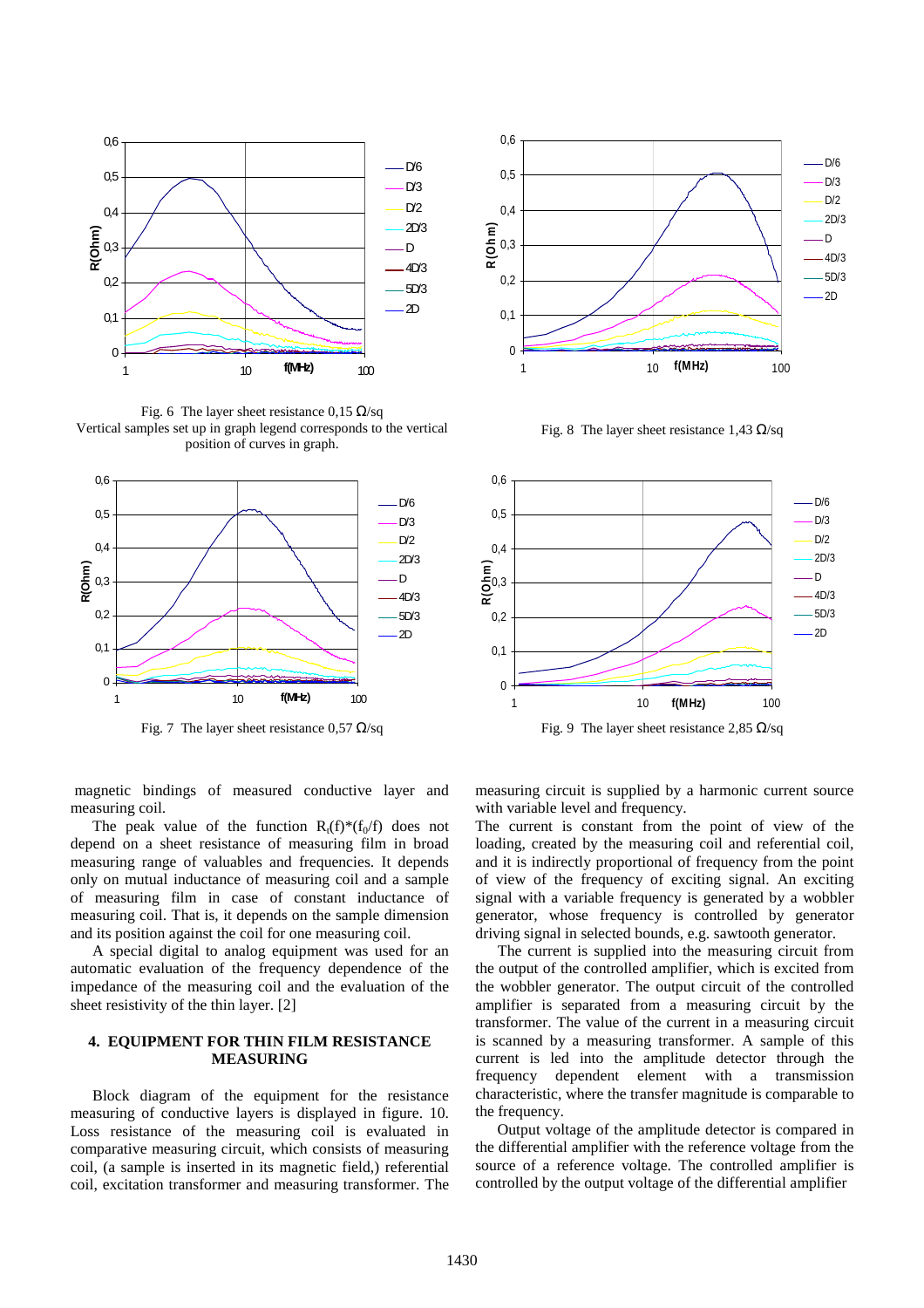

Fig. 10 Block diagram of the measuring equipmet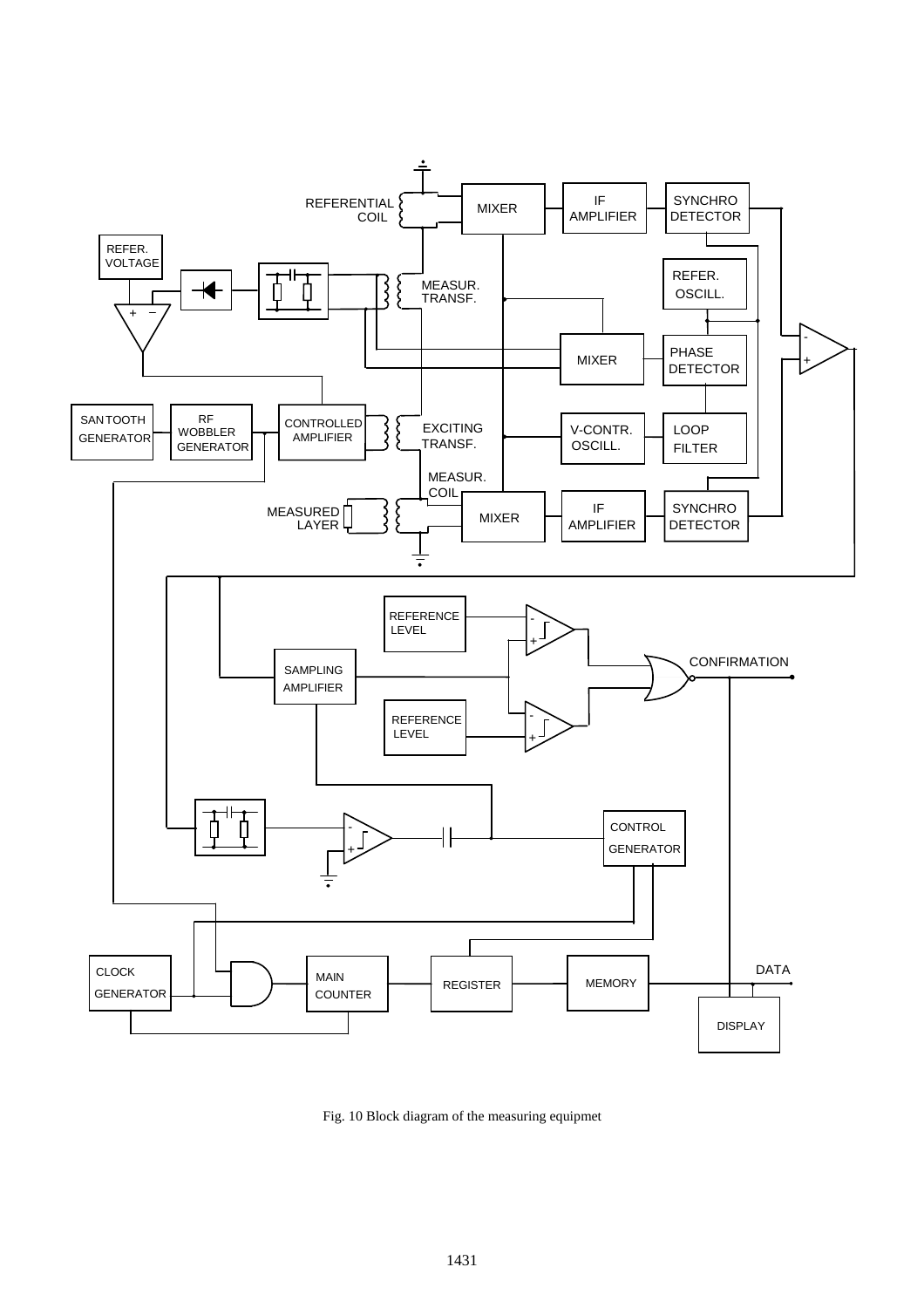and its gain is set in order that the voltage on the output of the amplitude detector answers to the reference voltage.

current is led into the amplitude detector through the frequency dependent element with a transmission characteristic, where the transfer magnitude is comparable to the frequency.

Output voltage of the amplitude detector is compared in the differential amplifier with the reference voltage from the source of a reference voltage. The controlled amplifier is controlled by the output voltage of the differential amplifier and its gain is set in order that the voltage on the output of the amplitude detector answers to the reference voltage.

The voltage drop of the measuring coil and the reference coil is a measure of the impedance at themselves. A real part of the coils impedance represents a losing resistance of coils and it matches to the component of the voltage drop, which is in a phase with the exciting current.

An impedance increase of the measuring coil, due to measured layer, is represented by a voltage difference at the measuring and the referential coil.

The magnitude of these voltages is monitored and evaluated by a circuit with a frequency conversion. The signal of local oscillator is generated by a voltage controlled oscillator that is a part of phase locked loop. The frequency of local oscillator is controlled according to the output signal of measuring transformer in order to create the constant intermediate frequency at the wobbling of the measuring frequency. Output signal of the measuring current transformer is mixed with the signal of controlled oscillator and intermediate frequency signal is compared in phase detector with signal of the referential oscillator, which works on constant frequency according to the intermediate frequency. The output signal of the phase detector is processed by a filter and its output signal controls the voltage controlled oscillator.

The frequency conversion in measuring canals of the voltage on measuring coil and in referential coil is implemented by the same two convertors, which use the signal of voltage controlled oscillator as a local oscillator signal. The output intermediate signals of convertors are amplified by the selective amplifiers, whose pass-band matches the intermediate frequency.

Output signals of intermediate amplifiers are led into synchronous detectors that are controlled by a signal of reference oscillator and phase set so that the voltage indicated by them corresponds to real component of the impedance of measuring coil and exciting coil. The difference signal between signals of phase detectors, which is proportional to the difference of loss resistance of measuring coil and referential coil, is generated by differential amplifier. In addition, this signal is related to the function, which corresponds, during sweep period, to the instantaneous frequency, because the current, passing through referential and measuring coil, is controlled according to the instantaneous frequency.

The output signal of differential amplifier then correspond the function  $R_t/\omega$ , and  $R_t(f)^*(f_0/f)$ , respectively, and layer resistance is determined according to frequency, on which the peak of these functions lies.

The maximum value of the output signal of differential amplifier during a sweeping period is searched automatically according to the derivation of this signal. The output signal of the differential amplifier is derived in differentiator and its output signal is evaluated by a comparator. The synchronizing impulse is generated in time, when the output signal of differentiator is passing through the zero level, and it corresponds to the peak of the output signal of differential amplifier. Just in time of synchronization pulse, the immediate frequency of sweeping generator is further measured.

Instantaneous frequency of sweeping generator is determined by a counter, which is controlled by a clock generator. The clock generator generates a pulse for counter clearing and pulse of exact length for opening a gate feeding sweeper frequency on counter input, periodically, several hundreds times during a sweeping period.

A pulse, recording final state of the counter into a register, is generated in a control generator according to synchronizing impulse, having finished nearest counting period or directly, if counting was finished and counter has not been set to zero yet.

At suitable selected counting time, the number counted in the counter corresponds to the resistivity of the measured layer, which is expressed in certain units. It is possible to include a block memory, in which a correction table is written, at the output of the register, in case a design is needed, which would achieve higher accuracy of the measurement. The input signal from the output of the register determines addresses in memory, whereon numbers are written, that qualify corrected values of resistivity of a measured layer, which are the output signal of the sensor or they can be displayed.

 Measurement validity is controlled according to the fact, whether the function peak  $R_t(f)^*(f_0/f)$  has been found and according to maximum value of the function course  $R_t(f) * (f_0/f)$  during the sweeping period.

 A peak according to zero value of function derivative will not be found, if the function has a monotone course during sweeping period. It is in a case, when the sheet resistance of measured layer lies out of measuring range of the system.

The maximum value of the function  $R_t(f) * (f_0/f)$  during sweeping period does not depend, as it has been noted above, on a sheet resistance of measured layer. The reached maximum value depends firstly on a level of magnetic bindings between the measuring coil and the layer. If a sample is too far from measuring coil, magnetic coupling is low and the change of the loss resistance of the measuring coil is small. The evaluation of peak position is difficult due to disturbance, noise of measuring equipment, evaluation inaccuracy and it is not very precise. It is better not to execute the evaluation of the measurement in this case. The conditions of measurement shall be modified in this case. Similarly, too high indicated maximum value of the function  $R_t(f) * (f_0/f)$  during sweeping period indicates the measurement error, which is usually caused by disturbance of the measured layer homogeneity, strong disturbance or by a wrong function of measuring equipment. Also here it is necessary not to execute this measurement, but it is